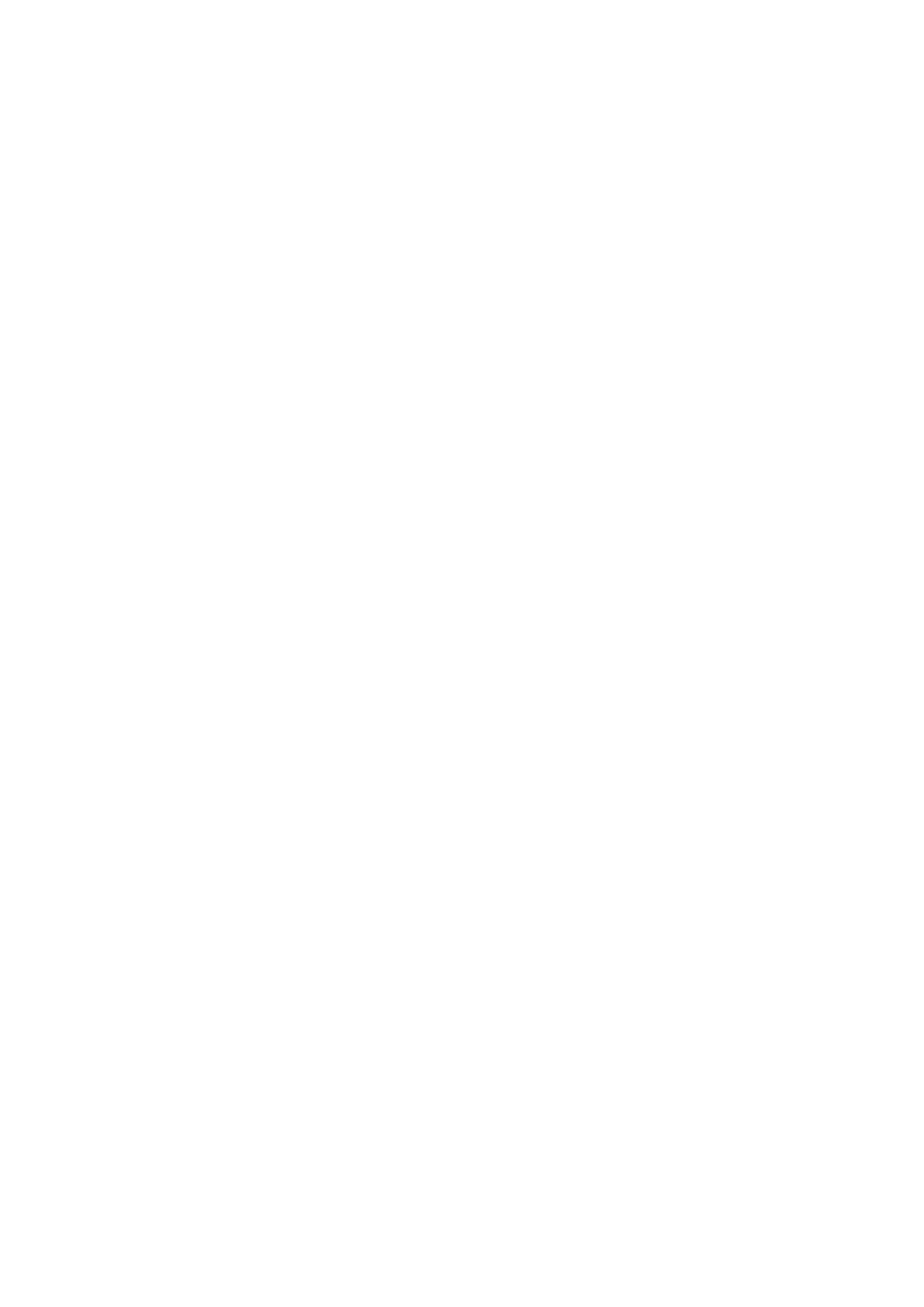

# **AN BILLE AIRGEADAIS, 2015 FINANCE BILL 2015**  $\mathcal{L}=\mathcal{L}$

 $\mathcal{L}=\mathcal{L}$ 

*Mar a tionscnaíodh As initiated*  $\mathcal{L}=\mathcal{L}^{\mathcal{L}}$ 

# **EXPLANATORY MEMORANDUM**  $\mathcal{L}$  , we have the set of  $\mathcal{L}$

# PART 1

## UNIVERSAL SOCIAL CHARGE, INCOME TAX, CORPORATION TAX AND CAPITAL GAINS TAX

#### Chapter 1

#### *Interpretation*

*Section 1* contains a definition of "Principal Act" (i.e. the Taxes Consolidation Act 1997) for the purposes of Part 1 of the Bill.

### Chapter 2

# *Universal Social Charge*

*Section 2* gives effect to the Budget announcement by amending the bands and rates at which Universal Social Charge (USC) is applied.

The two lower rates are being reduced from 1.5 per cent and 3.5 per cent to 1 per cent and 3 per cent respectively. The 7 per cent rate is being reduced by 1.5 percentage points to 5.5 per cent. The threshold at which total income is exempt from USC is being increased from  $E12,012$  to €13,000.

The band of income that will be liable at 3 per cent from 2016 is being increased by  $\epsilon$ 1,092 and will now apply from  $\epsilon$ 12,013 to  $\epsilon$ 18,668.

In addition, employer contributions to a Personal Retirement Savings Accounts (PRSA) in respect of an employee will no longer attract a USC liability for the employee.

# Chapter 3

## *Income Tax*

*Section 3* introduces a new earned income tax credit. The tax credit is capped at €550 and applies to an individual's earned income other than earned income which qualifies for the employee (PAYE) tax credit. Where an individual has income that qualifies for both the employee (PAYE) tax credit and this new earned income tax credit, the aggregate tax credits are capped at  $€1,650$ .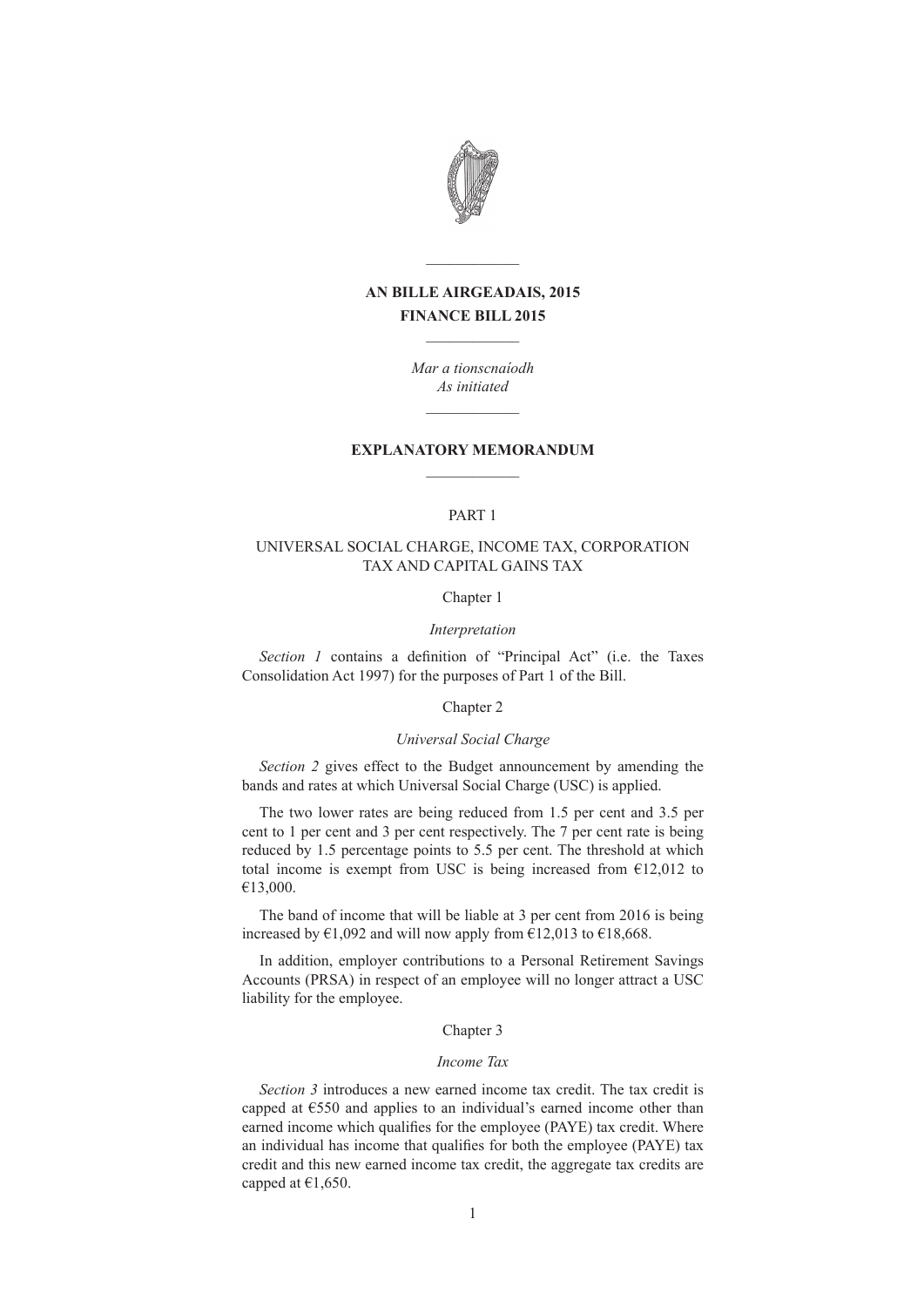*Section 4* amends the Home Carer Tax Credit by increasing the value of the credit from  $\epsilon$ 810 to  $\epsilon$ 1,000.

In addition, where the Home Carer has income in his or her own right, the threshold at which the tax credit reduces is being increased from  $65,080$ to €7,200.

*Section 5* amends the definition of relevant authority within section 192A of the Taxes Consolidation Act to reflect the changes made by the introduction of the Workplace Relations Act 2015.

The section has the effect of correcting the name of the Director of the Equality Tribunal. It also has the effect of adding the following to the definition:

- An adjudication officer of the Workplace Relations Commission,
- The Workplace Relations Commission,
- The District Court.

*Section 6* inserts a new section 195B into the Taxes Consolidation Act 1997 and provides for an exemption from income tax and USC of certain vouched expenses of travel and subsistence of a non-resident nonexecutive director of a company. Such expenses must be incurred solely for the purpose of attendance by such a director, in his or her capacity as a director, at a relevant meeting.

*Section 7* amends the definition of child in section 470 of the Taxes Consolidation Act to reflect the changes made to section 7(5) of the Health Insurance Act 1994 by the Health Insurance (Amendment) Act 2014.

As a result of the change to the Health Insurance Act, persons aged between 21 and 25 can avail of reduced premium rates on a sliding scale below the full adult price, and it is no longer necessary for a person aged between 18 and 22 to be in full-time education in order to be eligible for a child-rate premium, where offered by the insurer.

The purpose of this section is to amend the definition of "child" for the purposes of the reduced  $\epsilon$ 500 tax relief ceiling, to refer to an individual under the age of 21 years availing of a child-rate premium. The full ceiling of €1,000 will apply for all adults aged 21 and older, regardless of whether they are availing of a reduced premium.

The amendment also stipulates that this provision is effective in respect of policies entered into or renewed on or after 1 May 2015.

*Section 8* amends section 477B of the Taxes Consolidation Act 1997 which provides for the Home Renovation Incentive. The scheme is being extended for a further year, to end 31 December 2016.

*Section 9* amends the definition of "professional services" in section 520 of the Taxes Consolidation Act 1997, by deleting training services provided on behalf of FÁS. It also amends Schedule 13 of the Taxes Consolidation Act, by removing from the list nine entities that are no longer accountable persons required to operate Professional Services Withholding Tax, by adding five entities that are now accountable persons and by amending the names of four entities.

*Section 10* provides an exemption from Income Tax, PRSI and USC in circumstances where employers give a qualifying voucher to an employee in a year of assessment. That voucher cannot exceed €500 in value, nor may it be exchanged in part or in full for cash or be part of any salary sacrifice arrangement between the employee and employer.

Furthermore only one voucher may be given in any one year.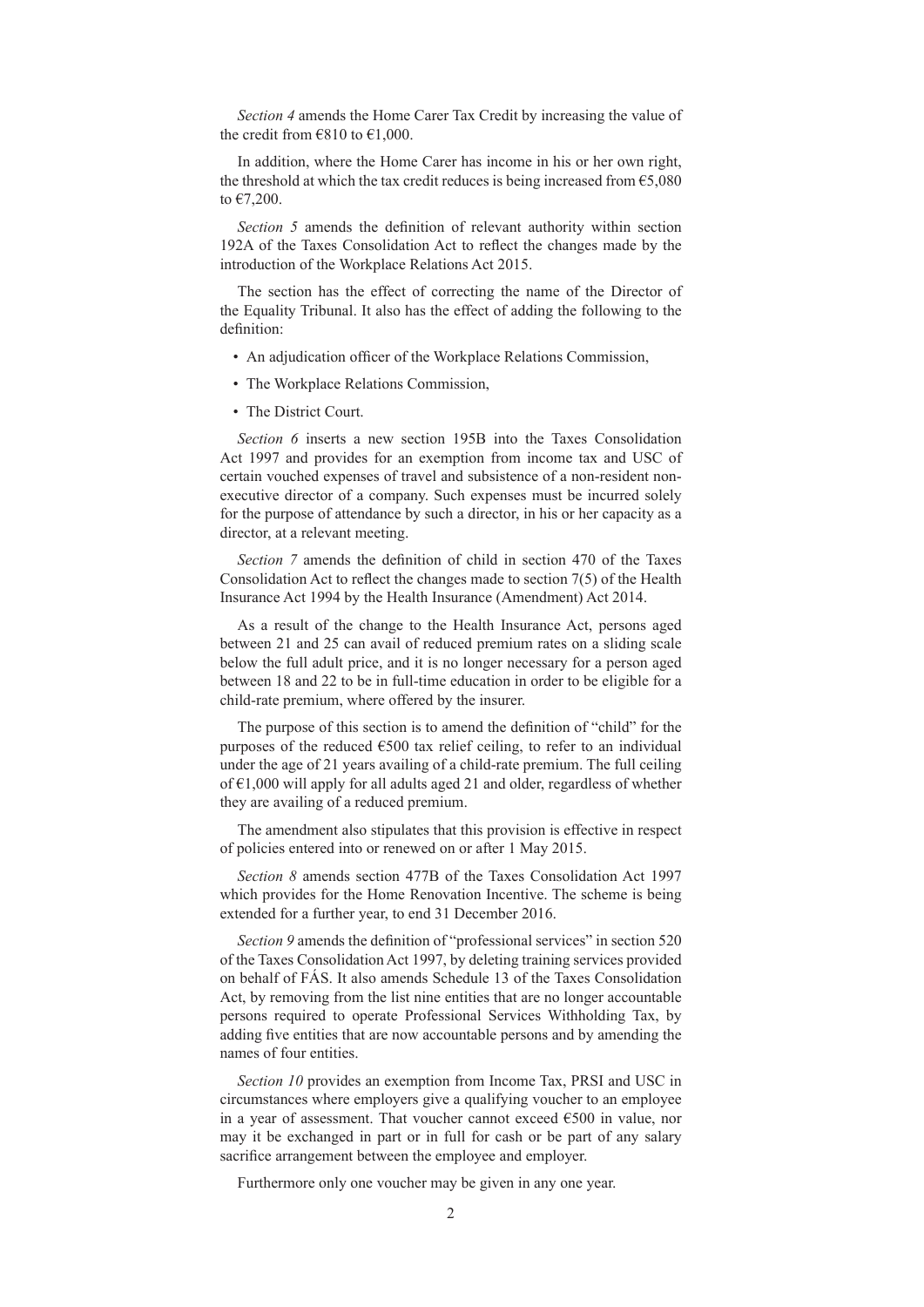This provision copper fastens in law an existing Revenue administrative concession whereby employees may receive a voucher to the value of  $E$  250.

*Section 11* makes an amendment to the interaction between the restriction of capital gains tax loss relief and section 23 property relief to ensure that a capital gains tax loss incurred on the disposal of a section 23 property will not be unintentionally restricted.

*Section 12* amends section 959B of the Taxes Consolidation Act 1997 which is concerned, inter alia, with excluding certain PAYE taxpayers from being treated as chargeable persons for the purposes of self-assessment. One of the conditions for exclusion is that net non PAYE income in the year cannot exceed  $63,174$ . With effect from 1 January 2016, this limit is being increased to €5,000.

*Section 13* amends Schedule 25B to the Taxes Consolidation Act 1997 by removing the reference to the relief from income tax for profits from the management of woodlands in the State (section 232). This relief will not be treated as a "specified relief" for the purposes of the high earner's restriction from 1 January 2016.

# Chapter 4

#### *Income Tax, Corporation Tax and Capital Gains Tax*

*Section 14* amends section 256(1) of the Taxes Consolidation Act to grant the Minister for Social Protection an exemption from Deposit Interest Retention Tax (DIRT) in respect of deposit interest derived from accounts held under section 9 (as amended) of the Social Welfare Consolidation Act 2005.

*Section 15* makes a number of amendments to the film tax credit. The definition of a broadcaster is clarified and the cap on qualifying eligible expenditure is increased to  $\epsilon$ 70 million.

The information disclosable in relation to films qualifying for the credit is also being amended to bring our disclosure obligations in line with that specified in the relevant EU guidelines.

*Section 16* makes a number of amendments to the Employment and Investment Incentive (EII).

*Firstly*, it makes certain changes to the terms of the EII in order to ensure that it complies with the General Block Exemption Regulations (GBER), from a State Aid perspective.

*Secondl*y, it provides that companies who already own and operate nursing homes can raise EII funding in order to extend the nursing home or residential care units associated with that nursing home.

*Thirdl*y, it amends the additional employment requirement on which the applications for additional EII relief are considered.

*Section 17* makes a number of amendments in relation to certain tax reliefs for farmers.

*Firstly,* it extends the period for which stock relief is available until 31 December 2018. This includes standard stock relief, stock relief for young trained farmers and stock relief for Registered Farm Partnerships.

*Secondly,* it makes a number of amendments to the Registered Farm Partnership regime. This clarifies certain conditions and introduces a requirement that all participants in the partnership are active farmers. It also allows the Minister for Agriculture, Food and the Marine to appoint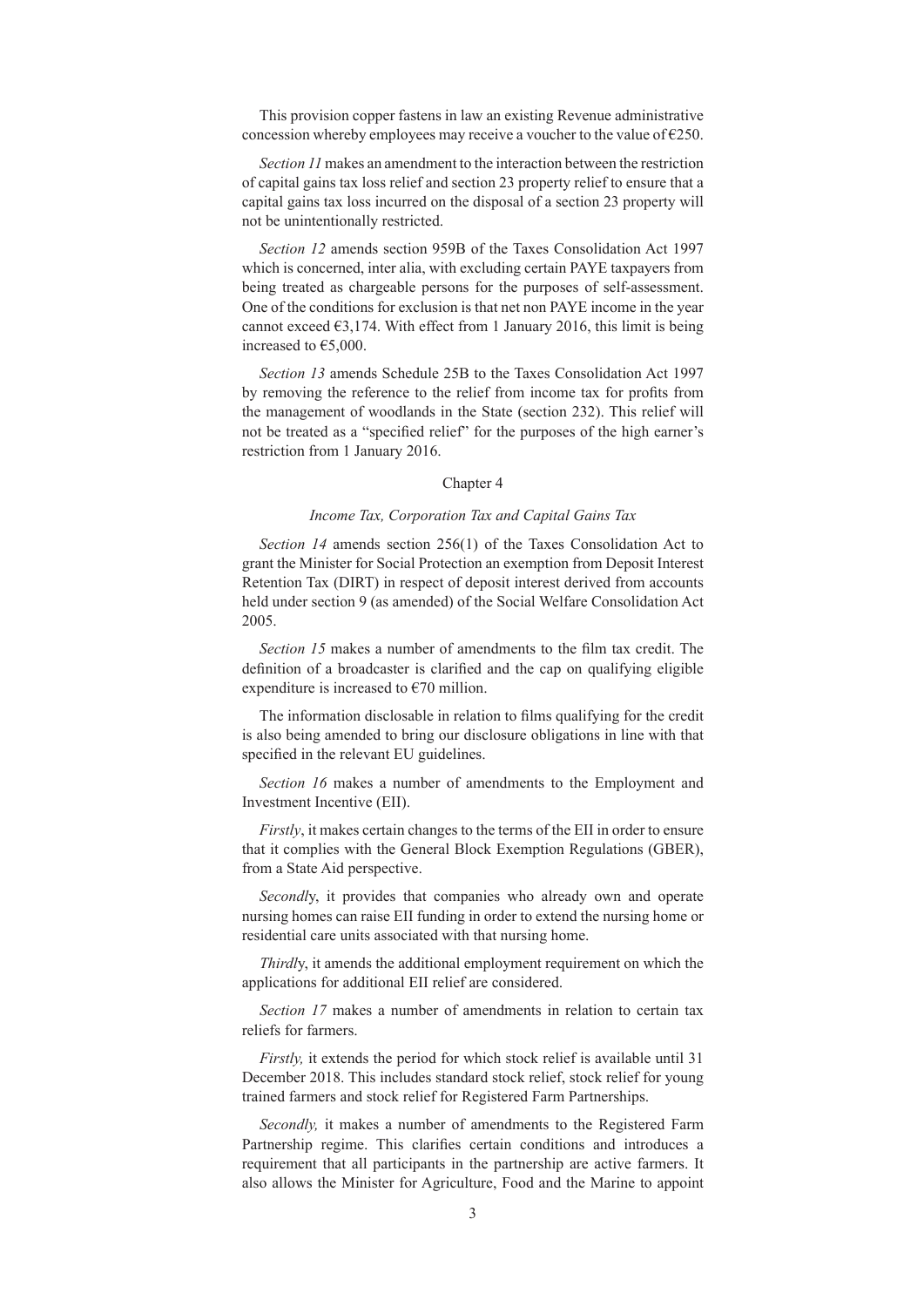Inspectors to determine if Registered Farm Partnerships are operating as required.

*Thirdly,* it introduces an annual €5,000 tax credit for Succession Farm Partnerships, a succession planning model that encourages older farmers to form partnerships with young trained farmers and to transfer ownership of the farm, within a specified period, to that young trained farmer.

*Section 18* amends Part 24 of the Taxes Consolidation Act 1997 by inserting a new Chapter (Chapter 4) to introduce a new tax called the Petroleum Production Tax (PPT). The PPT will apply in the case of any oil and gas exploration authorisations first awarded after 18 June 2014 and replaces the Profit Resource Rent Tax. The PPT will apply on a field by field basis, calculated on a field's net income at a rate that is determined by reference to the profit ratio of the oil or gas field having regard to the cumulative gross revenues and field costs.

The legislation provides that:

- The PPT will be payable in addition to the existing 25% rate of corporation tax that applies to the profits from oil and gas production
- The PPT payments will be deductible for the purposes of calculating the amount of corporation tax due.
- The operation of the PPT regime will result in a maximum marginal tax take on a producing field (combining the corporation tax and petroleum production tax) of 55%.
- Once a field starts producing oil or gas, a minimum PPT payment of 5% will be payable in each year of production on the gross revenue (net of transportation costs) of a field.
- The ultimate PPT amount due on each field will be determined on a sliding scale depending on the profitability ("R Factor") of the field.

| <b>R</b> factor | <b>PPT</b> rate                                                   |
|-----------------|-------------------------------------------------------------------|
|                 | THE GREATER OF                                                    |
| Any             | 5% of gross revenue less transport costs                          |
|                 | <b>OR</b>                                                         |
| $= 1.5$         | 10% of net income                                                 |
| $>1.5$ to 4.5   | $10\% + \{(R-1.5) / (4.5-1.5) * (40\% - 10\%)\}$ of net<br>income |
| >4.5            | 40% of net income                                                 |

The PPT rates are based on the R Factor to be calculated as follows:

The "R factor" referred to above is the cumulative gross revenue of each field divided by the cumulative costs of the same field, calculated for each taxable period.

The details are as follows:

Section 696G is the interpretation and application section and contains the key definitions used in the new Chapter 4. The section provides that the existing interpretation used in section 684 of Chapter 2 of Part 24 of the Taxes Consolidation Act 1997 can be applied in the new Chapter, with any necessary modifications. This allows for the use of terms like "abandonment expenditure", "development expenditure", "exploration expenditure", "petroleum activities" etc. without having to redefine them in the new Chapter.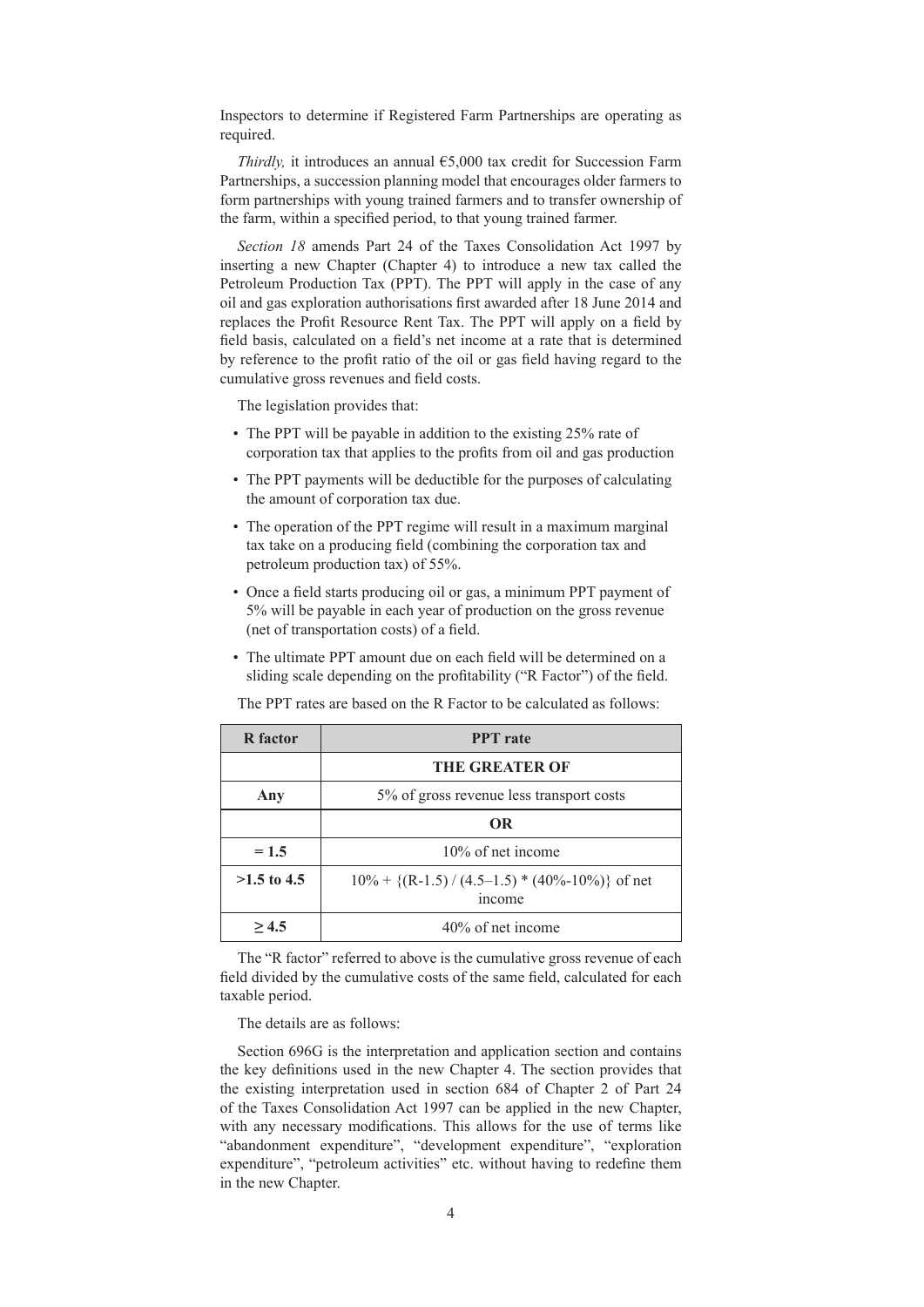Section 696H contains the detailed rules of the charge to the PPT. This section provides that the PPT is an additional duty which applies at the greater of either:

- 5% of gross revenue less transportation costs; or
- a rate (between 10% and 40% of net income) that operates on a sliding scale basis (depending on the profitability of a field).

This section also provides that market value rules apply in relation to the disposal and acquisition of petroleum or a petroleum related asset between parties.

Section 696I provides that petroleum production tax paid in respect of a field is deductible for corporation tax purposes.

Section 696J provides for the calculation of the PPT in respect of group companies, which is only allowed where such companies are 100% related (either as a subsidiary or parent).

Section 696K provides for the submission of returns by companies in respect of the PPT. The returns are required to be submitted with the annual corporation tax return.

Section 696L provides that PPT for a relevant period is payable on or before the day on which the return for that relevant period is due.

Section 696M contains the collection provisions in respect of the PPT. The corporation tax provisions for assessments and recovery also apply to PPT. Interest charges also apply in the case of late payment of the tax. A company may appeal an assessment to the Appeal Commissioners, in accordance with section 949I, within 30 days after the date of notice of the assessment. No appeal may be made against an assessment until the company concerned makes the return and pays or has paid the amount of PPT payable on the basis of the return made to the Collector-General.

*Section 19* amends the provisions in relation to the "transfer of assets abroad" legislation. This legislation is an anti-avoidance provision which was introduced in 1974. It provides, inter alia, that if arrangements are put in place such that income arises to a non-resident but a resident individual has the power to enjoy that income, then that resident individual is chargeable to income tax in respect of that income. The first amendment in this section is to ensure that the provision is compatible with the Treaty on the Functioning of the European Union. The second amendment this section makes is to provide that a non-domiciled individual, who is chargeable to income tax on the remittance basis, will be subject to this anti-avoidance provision.

*Section 20* amends Schedule 2 to the Taxes Consolidation Act 1997 in relation to the due date for the filing of the annual encashment tax return and the payment of encashment tax due. This due date is amended from "within 20 days after the year of assessment" to "within 46 days after the year of assessment" (i.e. the 15th February).

*Section 21* amends section 730E(2) of the Taxes Consolidation Act 1997 to remove the requirement that a declaration of non-residence must be completed at or about the time of the inception of a life policy. This means that a gain will not be treated as arising on a chargeable event in relation to a life policy provided the relevant declaration has been made prior to the chargeable event.

*Section 22* inserts a new section 207A into Part 7 of the Taxes Consolidation Act (TCA) 1997. This new section provides an exemption from tax, similar to that which currently applies to charities under section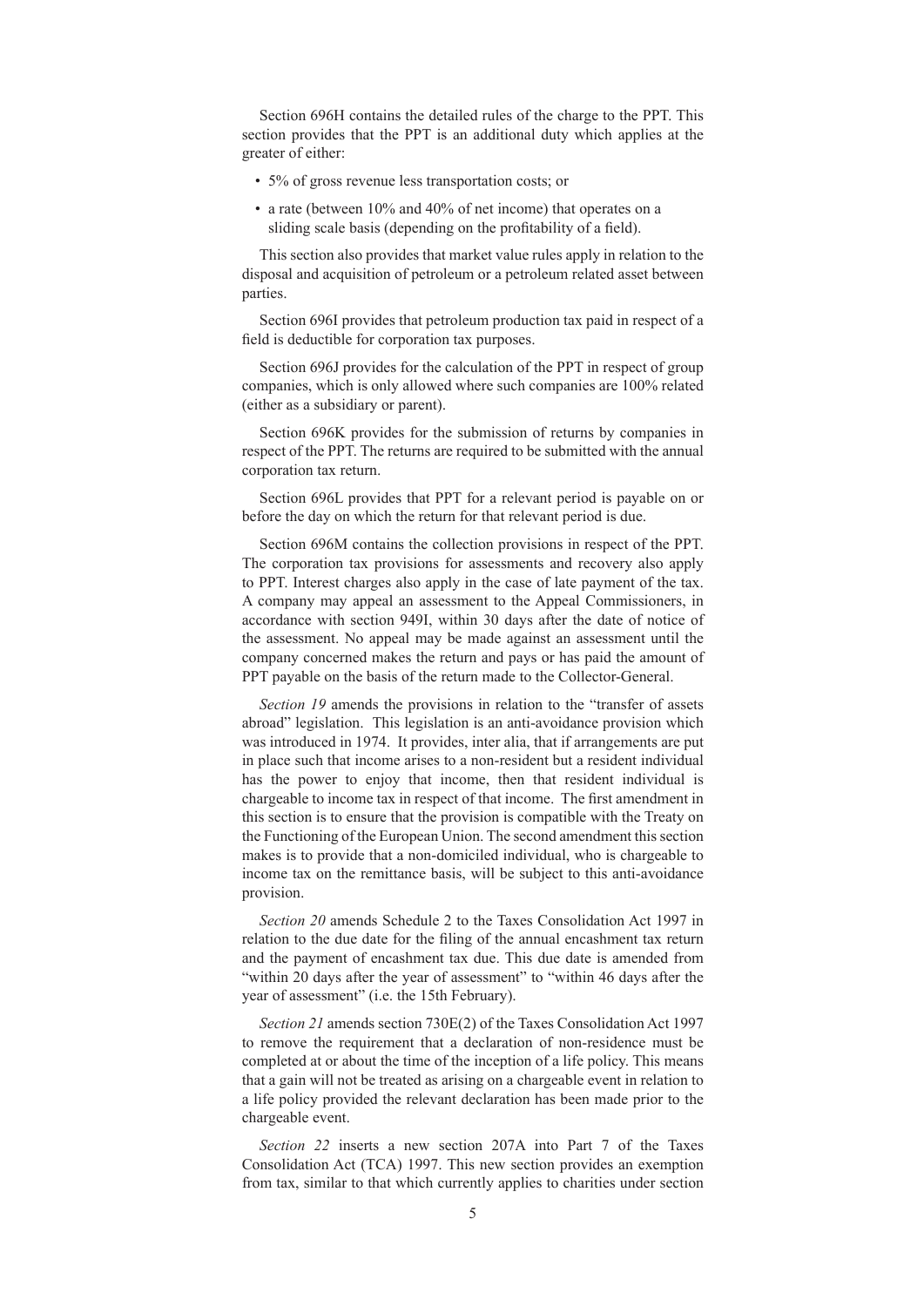207 TCA 1997, for the Charities Regulatory Authority in respect of the income from its Common Investment Fund (in which it invests funds on behalf of charities). The Fund, which had been established by the Commissioners of Charitable Donations and Bequests for Ireland, vested in the Authority on its establishment on 16 October 2014 when it took over the functions of the Commissioners on their dissolution.

As the Commissioners had been granted charitable tax exemption under section 207, the income of the Fund was not subject to tax in their hands. This new section ensures the continuation of this tax-exempt treatment of the income of the Fund in the hands of the Charities Regulatory Authority. The new section has effect from 16 October 2014.

*Section 23* amends section 530 of the Taxes Consolidation Act 1997, to extend the scope of Relevant Contracts Tax to relevant contracts carried out in areas designated by order under section 2 of the Continental Shelf Act 1968.

*Section 24* amends section 734 of the Taxes Consolidation Act 1997 in the definition of "collective investment undertaking" to include an authorised Irish Collective Asset-management Vehicle (within the meaning of the Irish Collective Asset-management Vehicles Act 2015 (No. 2 of 2015)). Although this definition refers to investment funds established prior to the introduction of the gross roll-up regime for investment funds on 1 April 2000, the definition continues to have relevance to all regulated funds, including those established after 1 April 2000, in the context of the Double Taxation Agreement between Ireland and the United States of America (the DTA). This amendment is for the avoidance of any uncertainty in the application of the DTA.

*Section 25* amends sections 268, 272 and 274 of the Taxes Consolidation Act 1997, in respect of capital allowances for certain aviation services facilities. The scheme is being amended in order to comply with EU State Aid de minimis guidelines.

*Section 26* amends section 1035A of the Taxes Consolidation Act 1997 to reflect the introduction of the Alternative Investment Fund Managers Directive (AIFMD). The purpose of the amendment is to clarify that a non-resident investor in an alternative investment fund (AIF) will not be brought within the charge to Irish tax in respect of income or gains from the fund solely as a result of the AIF being managed by an independent Irish AIF Manager (AIFM).

*Section 27* provides for the tax treatment of Additional Tier 1 (AT1) capital instruments issued by banks in order to meet their Tier 1 capital requirements. As AT1 instruments share features of both debt and equity it is necessary to provide that, from a tax perspective, they will be treated as debt instruments.

#### Chapter 5

#### *Corporation Tax*

*Section 28* extends the 3 year tax relief for start-up companies under section 486C of the Taxes Consolidation Act 1997 to start-up companies which commence a new trade in 2016, 2017 or 2018.

*Section 29* amends section 765 of the Taxes Consolidation Act 1997. That section relates to capital expenditure on items such as equipment which are used for scientific research activities. Two technical amendments will be made to the section to ensure that eligibility for capital allowances under the section is confined to circumstances where the asset in question is actually brought into use by the beneficiary (in line with the general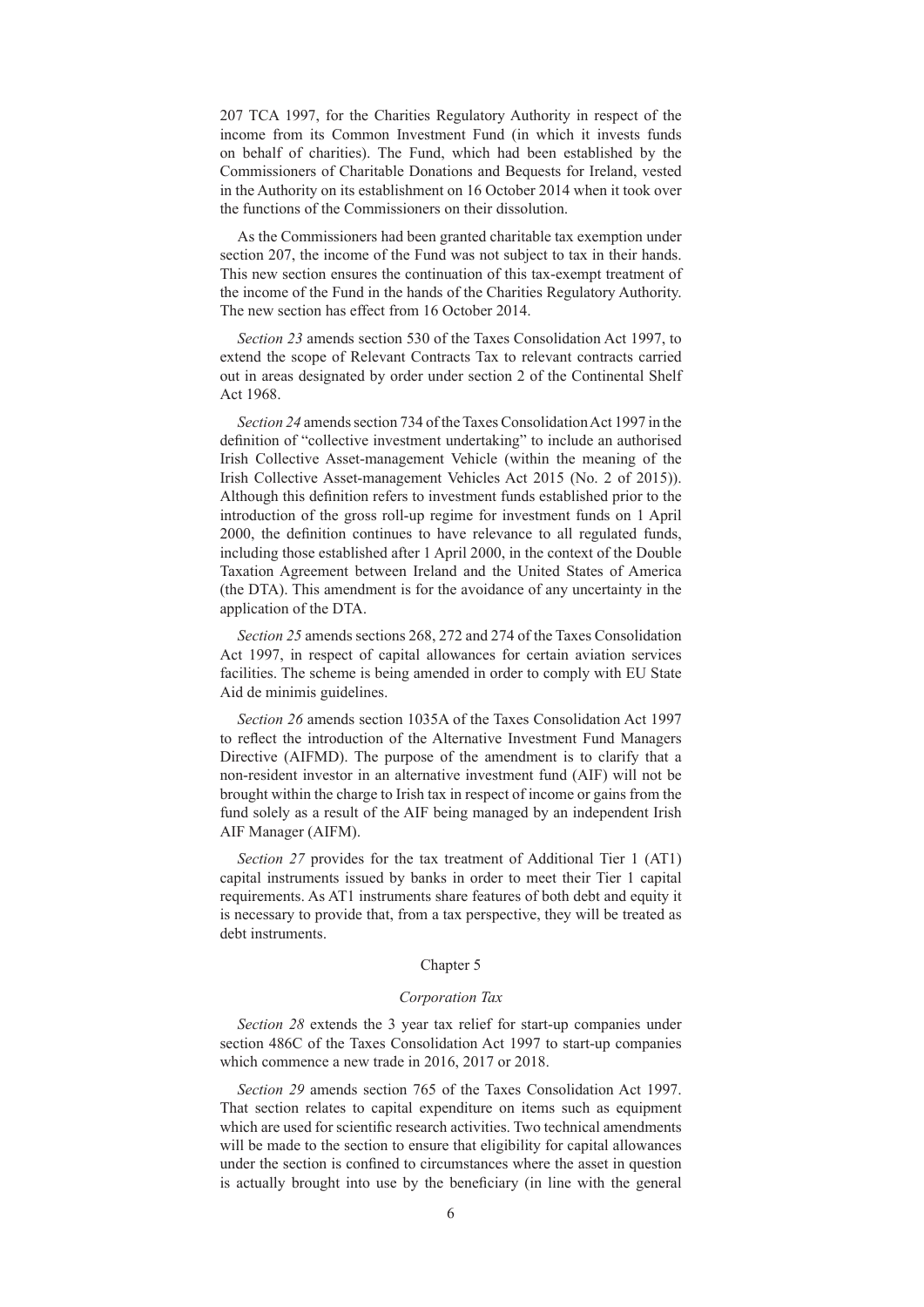rules for capital allowances), and that there is a prohibition on beneficiaries claiming capital allowances in respect of the same expenditure under any other provision of the Taxes Act.

*Section 30* introduces a corporation tax relief known as the Knowledge Development Box, in line with the OECD's modified nexus approach to preferential tax regimes. The Knowledge Development Box provides that profits from patented inventions and copyrighted software (qualifying assets) earned by an Irish company can, to the extent it relates to Research and Development (R&D) undertaken by that company, be effectively taxed at a rate of 6.25 per cent.

The relief is available to companies for accounting periods beginning on or after 1 January 2016 and before 31 December 2020.

The amount of the profits arising from the qualifying assets that can avail of the relief will be determined by the proportion that the Irish company's R&D costs (qualifying expenditure) bear to the total R&D costs (overall expenditure) incurred on the qualifying assets. The overall expenditure could also include expenditure on R&D performed by other group companies (related parties) or amounts paid to acquire intellectual property.

The qualifying expenditure includes the cost of R&D that is outsourced to unrelated parties but excludes expenditure on R&D performed by related parties and the cost of acquired intellectual property. To take account of this excluded expenditure, an additional "uplift" provides that qualifying expenditure may be increased by the lower of either 30 per cent of qualifying expenditure or the aggregate of amounts paid to related parties and to acquire intellectual property.

After 1 January 2016, detailed records are required to be maintained to verify a company's entitlement to the relief, and transitional arrangements are in place for qualifying expenditure incurred before 1 January 2016.

This section also provides that:

Each qualifying asset is to be treated separately for the purposes of the Knowledge Development Box. However, if a number of qualifying assets are so interlinked that it would be impossible to apply the relief on that basis, provision is made for using a "family of assets".

Provision is made to ensure that a company which claims the payable R&D tax credit will not receive a larger payable tax credit because of the operation of the relief in this section.

Large companies must apply transfer pricing rules from Part 35A to determine the overall income that qualifies, to any inter-company transactions that are relevant to the relief and also to any apportionments required between that company's normal trading activities and the activities which qualify for the relief rate. Smaller companies that are not subject to Part 35A must apportion income, where required, on a "just and reasonable" basis.

Where a company incurs a loss on the activities that qualify for the relief, these losses are available for relief on a value basis against other profits.

Power is given to the Revenue Commissioners to consult with experts in relation to specific aspects of the regime. A right of appeal has been provided if disclosure to an expert would be prejudicial to a company's trade or business.

*Section 31* inserts a new section 891H into Part 38 of the Taxes Consolidation Act 1997. This new section requires an Irish resident parent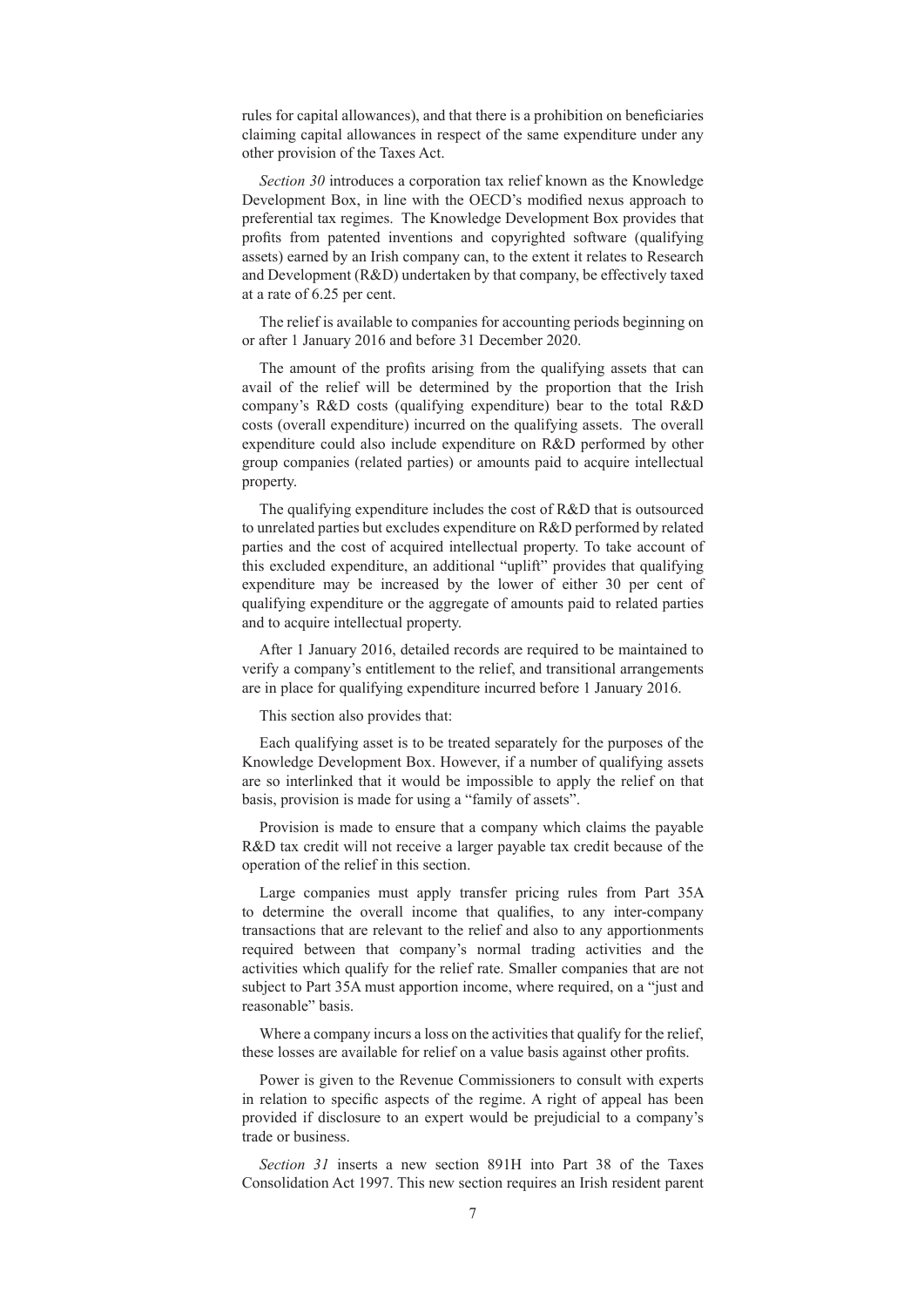company of large Multinational (MNE) groups to provide annually, and for each tax jurisdiction in which they do business, a country-by-country report to the Revenue Commissioners. The requirement begins for fiscal years commencing on or after 1 January 2016.

The report is required to contain details of the MNE group's revenue, profit before income tax and income tax paid and accrued. It also requires MNEs to report their number of employees, stated capital, retained earnings and tangible assets in each tax jurisdiction. Finally, it requires MNEs to identify each entity within the group doing business in a particular tax jurisdiction and to provide an indication of the business activities each entity engages in.

The country-by-country report is based on guidance published by the Organisation for Economic Co-operation and Development (OECD)/G20 Action Plan on Base Erosion and Profit Shifting (BEPS) on 5 October 2015. BEPS Action 13 recognised that improved and better-coordinated transfer pricing documentation will increase the quality of information provided to tax administrations and limit the compliance burden on businesses. The report will be filed in the ultimate parent entity's jurisdiction and shared with other tax administrations automatically through government-togovernment exchange of information.

The section enables the Revenue Commissioners to make regulations to give effect to the manner and form in which a country-by-country report is to be provided. The section also enables the Revenue Commissioners to make regulations providing for an MNE to nominate an Irish group entity as a surrogate parent entity to file the report. The Revenue Commissioners will also be able to make regulations to require a constituent entity of an MNE Group, other than the ultimate parent entity, to file the report. In such circumstances the Revenue Commissioners may amend the information to be included in the country-by-country report.

*Section 32* amends section 831 which implements Council Directive No. 90/435/EEC as recast by Council Directive 2011/96/EU concerning the common system of taxation applicable in the case of parent companies and subsidiaries of different Member States (commonly known as the Parent-Subsidiary Directive (PSD)). The new section, inter alia, transposes Council Directive No. 2015/121 which amended the PSD to include a general antiavoidance rule. This new rule requires Member States to refrain from granting the benefits of the PSD to arrangements that are not genuine, i.e. that have been put in place to obtain a tax advantage without reflecting economic reality, and defeat the object or purpose of the Directive.

# Chapter 6

## *Capital Gains Tax*

*Section 33* revises the provisions for Capital Gains Tax (CGT) entrepreneur relief which were originally introduced in Finance (No 2) Act 2013. The revisions provide, among other things, that a reduced rate of CGT of 20% will apply in respect of a chargeable gain or chargeable gains in the case of a disposal or disposals of chargeable business assets made by an individual on or after 1 January 2016 up to a lifetime limit of  $\epsilon$ 1m. The chargeable business assets must have been owned by that individual for a minimum period of 3 years prior to the disposal of those assets.

The relief will not apply to disposals of chargeable business assets by companies or to disposals of development land or a business consisting of dealing in or developing land, a business consisting of the letting of land or buildings or holding investments. Where the business is carried on by a private company, individuals seeking to qualify for the relief must own not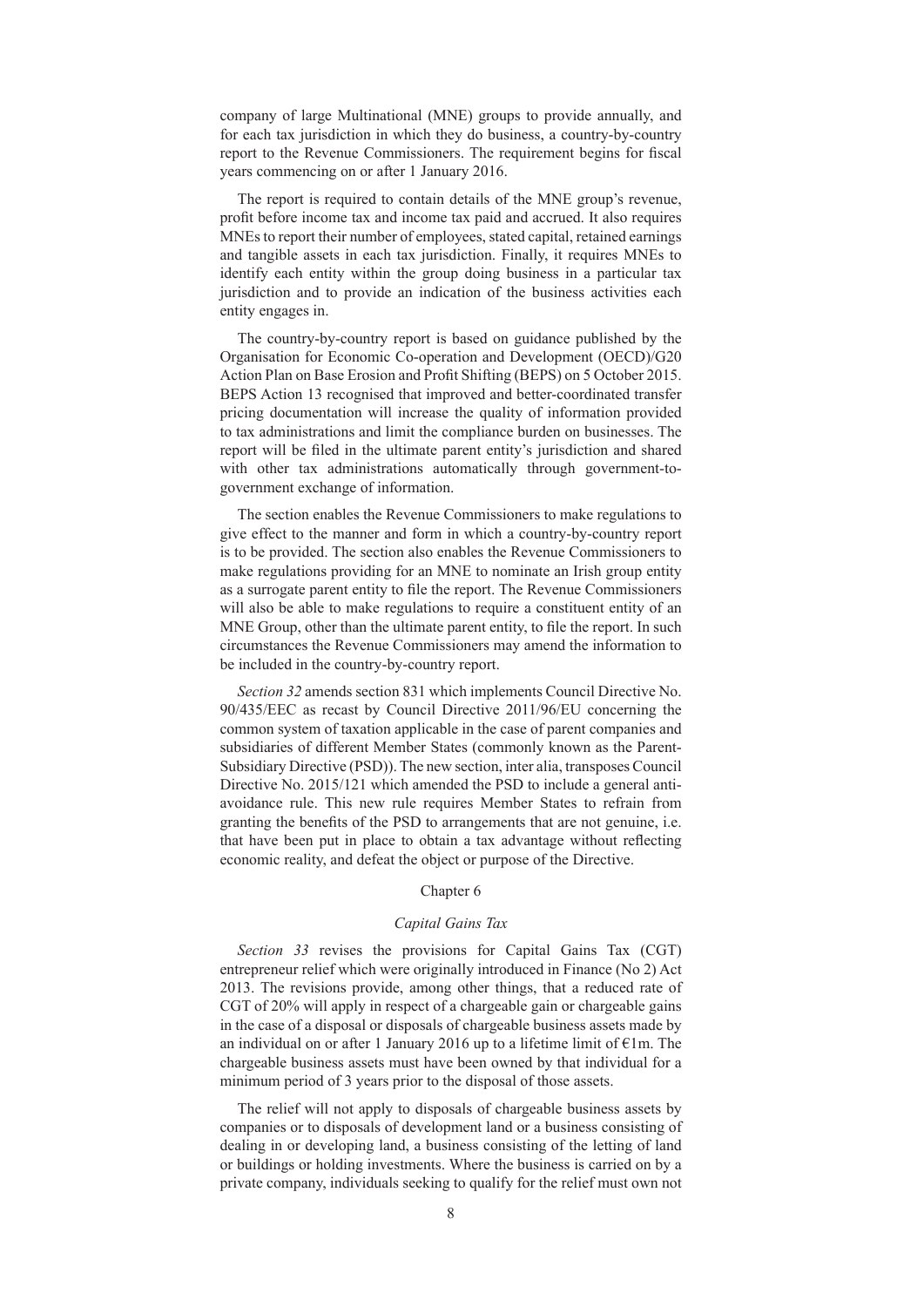less than 15% of the shares in the company or at least 15% of the shares in a holding company which owns 100% of the company. The shareholder must have been a full-time working director of the company for a minimum period of 3 years prior to the disposal of the chargeable business assets.

*Section 34* amends section 29 of the Taxes Consolidation Act 1997 which sets out the persons who are chargeable to CGT. The amendment counters a scheme whereby cash is transferred to a non-resident company prior to a disposal of shares by that company so that at the time when the shares are disposed of, the value of those shares is derived mainly from cash rather than land or buildings situated in this country. The amendment applies to disposals made on or after the date of publication of the Finance Bill.

*Section 35* amends section 541B of the Taxes Consolidation Act 1997. That section ensures that any amount paid to a person or another person in consideration of that person giving or fulfilling an undertaking which restricts the person or that other person as to the conduct of their activities will, if not chargeable as income or included as consideration for the disposal of an asset, be treated as an amount liable to CGT. The amendment counters a loophole in section 541B whereby CGT could be avoided if the payment is made to a non-resident person. The amendment applies to disposals made on or after the date of publication of the Finance Bill.

*Section 36* amends section 590 of the Taxes Consolidation Act 1997. That section prevents persons avoiding CGT by transferring assets to controlled companies abroad. It enables Revenue to look through the nonresident company to its resident participators and, subject to exceptions, to assess them to CGT on their share of the gains made by the company. The amendment deals with concerns that have been raised as to whether the section is compatible with EU law. It provides that the section will not apply to a gain accruing on the disposal of assets where it is shown to the satisfaction of the Revenue Commissioners that the disposal was made for bona fide commercial reasons and did not form part of an arrangement of which the main purpose or one of the main purposes was the avoidance of liability to capital gains tax or corporation tax.

*Section 37* amends sections 615 and 617 of the Taxes Consolidation Act 1997. Those sections provide for a deferral of capital gains tax on gains arising from the transfer of assets between different companies as part of a scheme of reconstruction or amalgamation or within a group. An antiavoidance provision was introduced in Finance Act 2008 to prevent the deferral of capital gains tax by the use of the "gross roll-up" regime. Under the "gross roll-up" regime funds held by certain investment companies can "roll-up" without any charge to tax which is instead levied at investor level.

This section extends these anti-avoidance provisions so that the capital gains tax deferral rules do not apply where assets are transferred to an authorised ICAV (within the meaning of the Irish Collective Assetmanagement Vehicles Act 2015 (No. 2 of 2015)) which is covered by the "gross roll-up" regime.

*Section 38* amends section 615 of the Taxes Consolidation Act 1997 which provides relief from CGT for any scheme of reconstruction or amalgamation involving the transfer of the whole or part of a company's business to another company. The amendment counters arrangements where the section is used as part of a scheme to avoid CGT on the ultimate disposal of assets in respect of which relief had been granted. The amendment applies to disposals made on or after the date of the publication of the Finance Bill.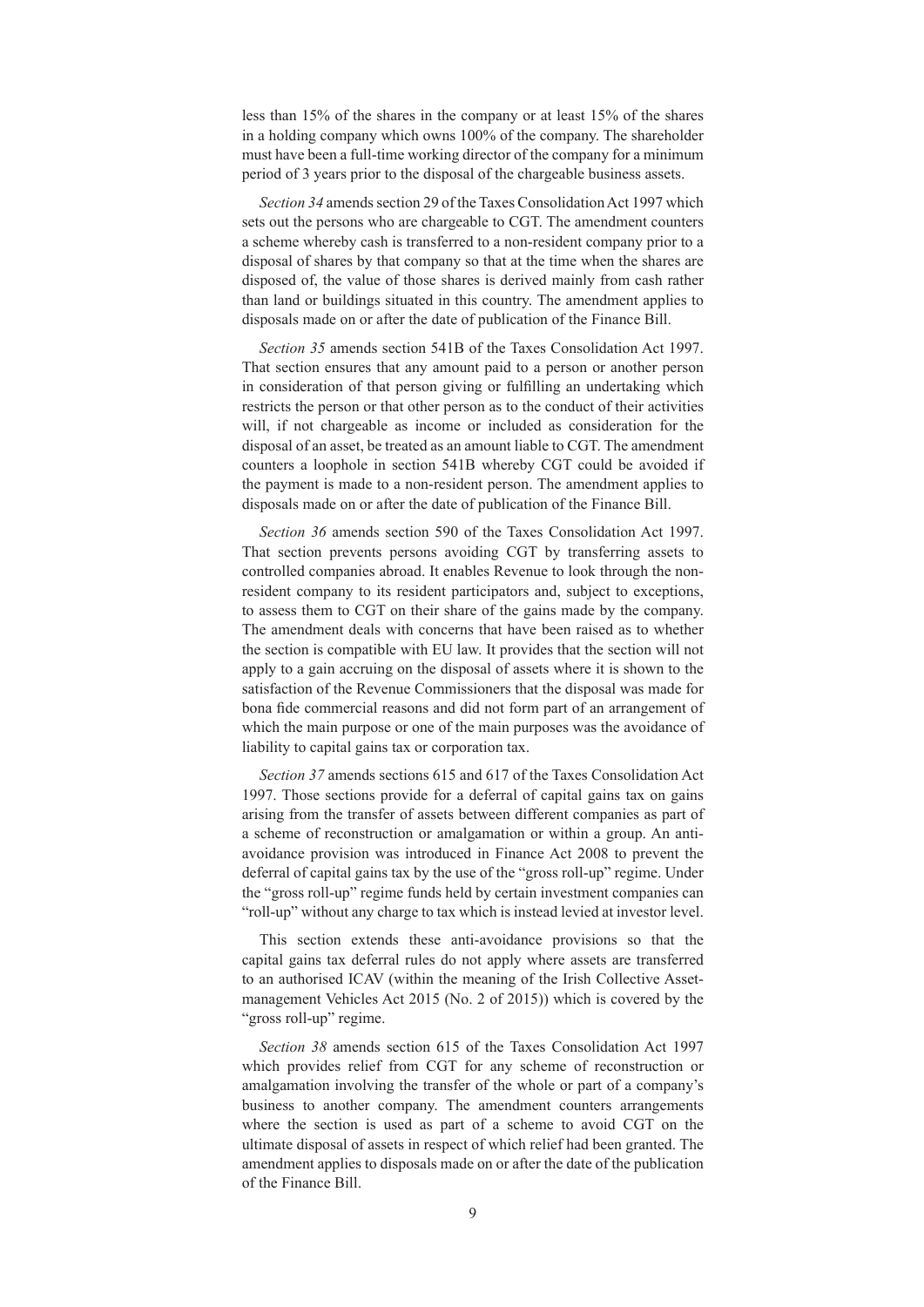*Section 39* amends section 980 of the Taxes Consolidation Act 1997. That section provides for a deduction of 15% from the purchase price of certain specified assets by the purchaser to be paid over to the Revenue Commissioners, where a tax clearance certificate is not provided by the person disposing of those assets. The section does not apply where the value of the asset disposed of does not exceed  $€500,000$ . The amendment increases the threshold from  $\epsilon$ 500,000 to  $\epsilon$ 1million in the case of houses or apartments.

# PART 2

## EXCISE

*Section 40* amends sections 73 and 78A of Chapter 1 of Part 2 of the Finance Act 2003. Paragraph 1(a) updates the definition of "counterfeit goods" to reflect the new definition in EU legislation. Subsection 1(b) provides that the reduced rate of Alcohol Product Tax available for beer brewed in small breweries may be claimed by remission or by repayment. This is subject to a commencement order.

*Section 41* amends sections 133, 135 and 136 of Chapter 4 of Part 2 of Finance Act 2001 to clarify and extend the powers of Revenue Officers to search premises, vehicles and computers, including mobile phones, for information which may be of value in the investigation of excise offences.

Paragraph (a) inserts new definitions including, *inter alia*, a definition of "computer" to encompass mobile phones and a definition of "premises or place".

Paragraph (b) amends section 135 to extend the power to search a vehicle to include the power to remove, retain and examine any record or computer found in the vehicle for information that may be of value in the investigation of excise offences.

Paragraph (c) amends section 136 to clarify and extend provisions relating to the powers to search a premises or place and remove and retain records, including computers. Search warrant provisions are extended to provide for the retention and interrogation of computers and mobile phones for information which may be of value in the investigation of excise offences or the assessment of taxes.

*Section 42* confirms the Budget increases in the rates of Tobacco Products Tax which, when Value-Added Tax is included, amount to 50 cent on a pack of 20 cigarettes in the most popular price category with pro-rata increases on other tobacco products.

*Section 43* amends section 99 of Chapter 1 of Part 2 of Finance Act 2001 to provide for electronic transmission of returns, claims and declarations required under excise law. This is subject to a commencement order.

*Section 44* amends section 109 of Chapter 1 of Part 2 of the Finance Act 2001 to clarify the requirements for authorisation to operate a tax warehouse for excisable products. The amendment provides that, to apply for or hold an authorisation, the applicant or holder must be in compliance with excise law.

The section also strengthens the power of the Revenue Commissioners to refuse or revoke authorisation where certain requirements are not met.

*Section 45* amends section 130 of the Finance Act 1992 by amending the definition of "motor caravan" to allow the Revenue Commissioners to specify additional qualifying criteria in Secondary Legislation.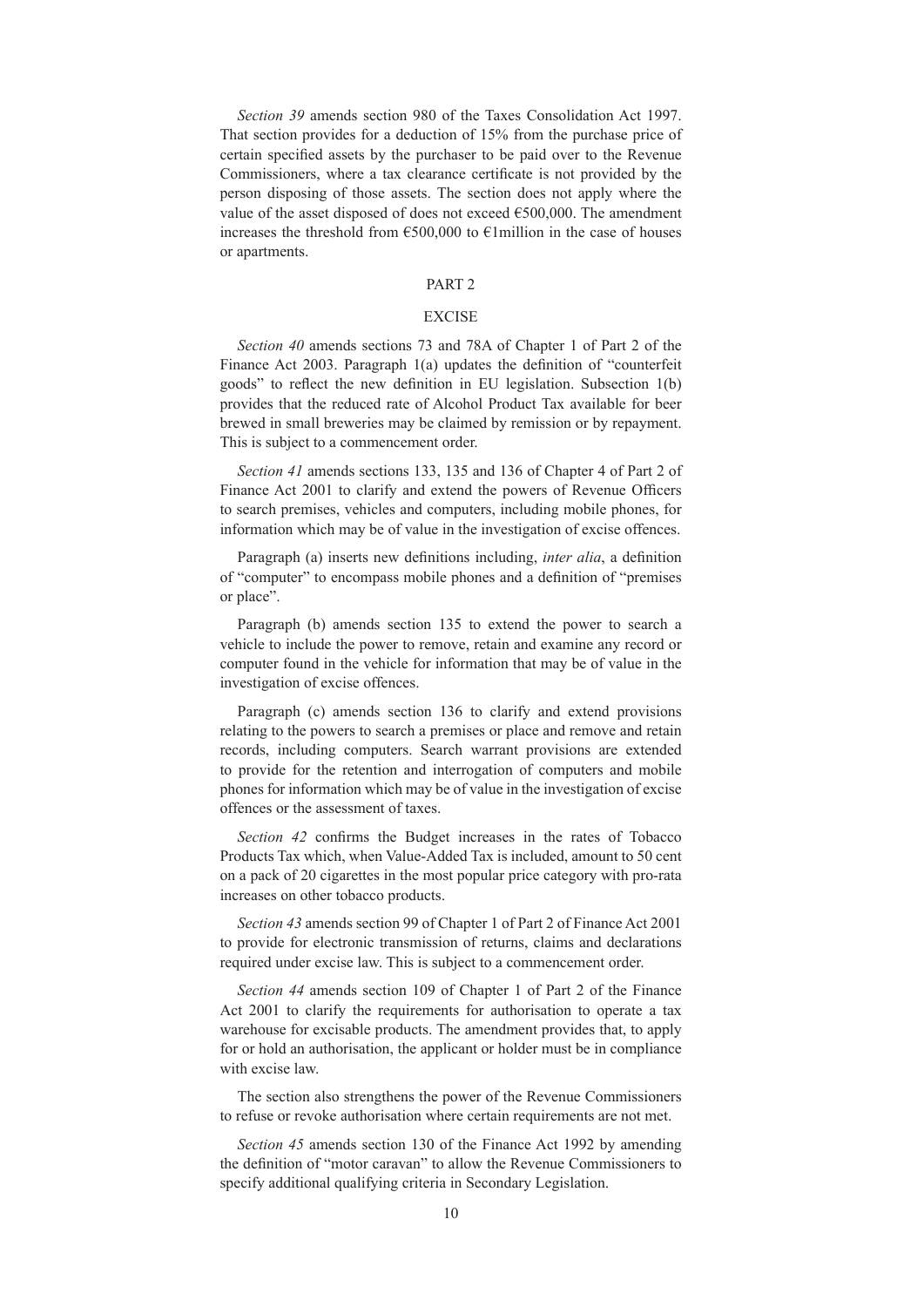*Section 46* amends section 135D (1)(d)(ii) of the Finance Act 1992 by replacing reference to Statutory Instrument No. 405 of 2003, which has been revoked and replaced by Statutory Instrument No. 322 of 2014. This section also amends section 135D (4)(b) of the Finance Act 1992 by providing for a reduction in the administrative charge from  $\epsilon$ 500 to  $\epsilon$ 100 from 1 January 2016.

*Section 47* amends section 141 of the Finance Act 1992 by providing the Revenue Commissioners with powers to specify additional vehicle dimensions for a vehicle to be classified as a motor caravan for Vehicle Registration Tax (VRT) purposes in Secondary Legislation.

# PART 3

#### VALUE-ADDED TAX

#### *Section 48* is a definitions section.

*Section 49* amends sections 16, 59 and 66 of the VAT Consolidation Act 2010 to extend the VAT reverse charge mechanism to certain supplies in the wholesale gas and electricity sector and to gas and electricity certificates. The amendments apply to a taxable person carrying on a business in the State who:–

- makes a supply of gas or of electricity to a taxable dealer who carries on a business in the State;
- makes a supply of a gas or an electricity certificate to another taxable person who carries on a business in the State.

In such instances, the recipient, rather than the supplier, will account for VAT on a reverse charge basis. This provision will be effective from 1 January 2016.

*Section 50* inserts a new section, section 77A, into the VAT Consolidation Act 2010. This is an avoidance of doubt provision which clarifies that any adjustment to a return is subject to the same provisions as the original return.

*Section 51* amends the VAT Consolidation Act 2010 in relation to educational activities.

Schedule 1, which deals with exempt activities, is updated to provide for the continued exemption of children's or young people's education, school or university education and vocational training or re-training. The exemption includes education, vocational training or re-training where it is provided by a recognised body. Provision is also made for the continued exemption of tuition given privately by teachers covering school or university education.

An associated amendment is made to section 18 to allow the Revenue Commissioners to make a determination that a specified educational activity is subject to VAT where its exemption creates a distortion of competition.

*Section 52* amends section 64 of the VAT Consolidation Act 2010 which deals with the capital goods scheme. It extends anti-avoidance rules to supplies of incomplete properties between connected persons.

*Section 53* amends section 65 of the VAT Consolidation Act 2010 which deals with registration. This is an avoidance of doubt provision which provides explicitly for the cancellation of a VAT registration number.

*Section 54* amends section 87 of the VAT Consolidation Act 2010 which deals with the margin scheme for taxable dealers. This is an avoidance of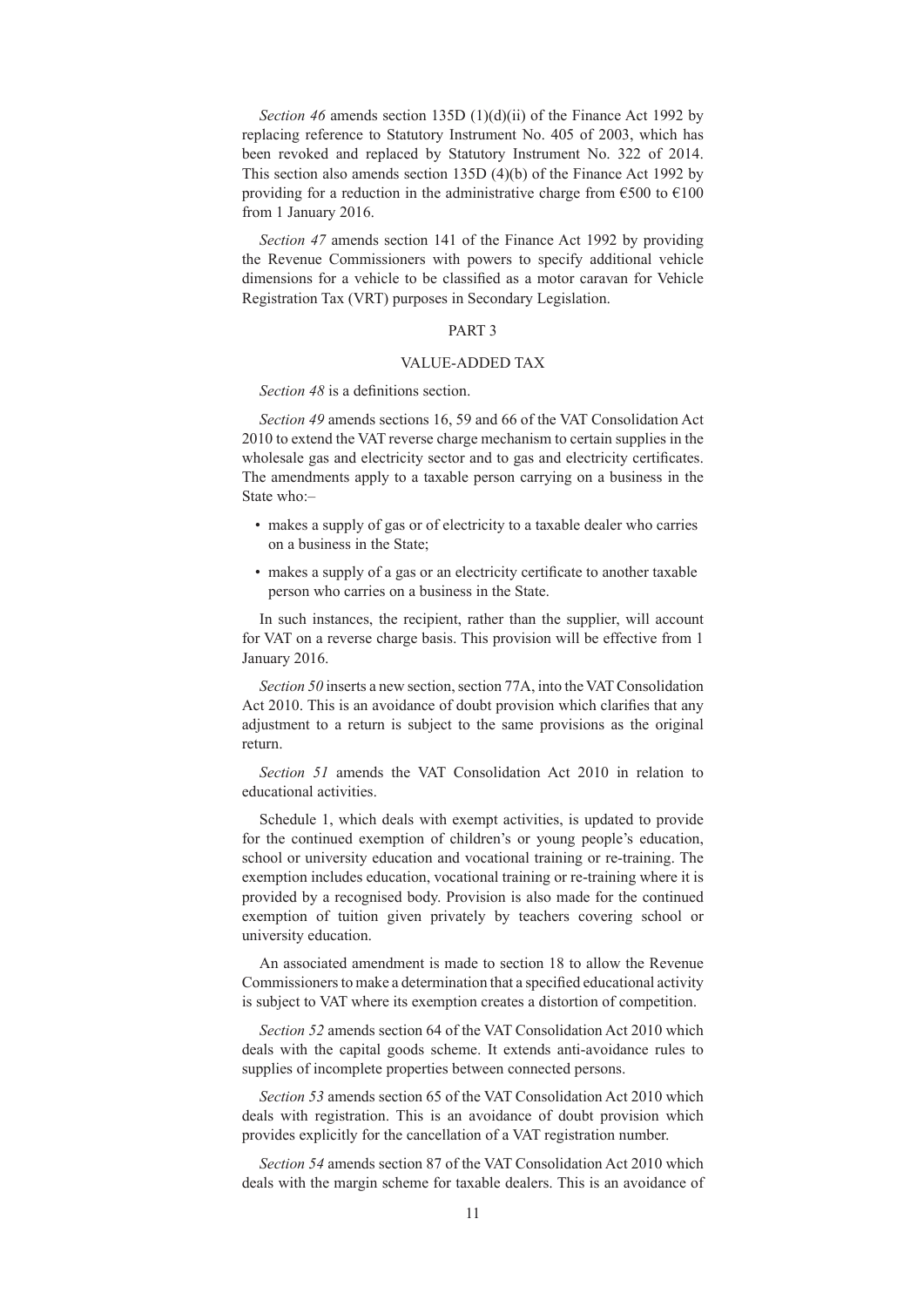doubt provision which clarifies that the margin scheme for dealers cannot be applied to cross-border supplies of new means of transport.

*Section 55* inserts a new section, section 108D, into the VAT Consolidation Act 2010. Section 108D provides that, following the cancellation of a VAT number, where the Revenue Commissioners consider it necessary for the protection of the revenue, they may notify a person's suppliers and publish details of the cancellation of that person's VAT number.

*Section 56* amends section 110 of the VAT Consolidation Act 2010 which deals with estimation of tax due. The amendment provides that where, following the furnishing of a return, an accountable person seeks a refund of an excess of tax paid on foot of an estimated demand, that accountable person must make a claim for a refund of that excess of tax.

*Section 57* amends Schedule 1 to the VAT Consolidation Act 2010 which deals with exempt activities. This provision extends the VAT exemption for betting and betting exchange services to such services when provided to customers located outside the State.

#### PART 4

### STAMP DUTIES

#### *Section 58* is an interpretation section.

*Section 59* adds an additional qualification for the purposes of the Young Trained Farmer relief in section 81AA of the Stamp Duties Consolidation Act 1999, to the list of qualifications in Paragraph 3 of Schedule 2B to the Stamp Duties Consolidation Act 1999. The new qualification is the Bachelor of Science (Honours) in Agriculture awarded by the Dundalk Institute of Technology.

*Section 60* amends section 81AA of the Stamp Duties Consolidation Act 1999 to extend the relief from stamp duty on transfers of agricultural land (including farm houses and buildings) to young trained farmers until 31 December 2018.

*Section 61* amends section 123B of the Stamp Duties Consolidation Act 1999 which provides for the stamp duty charge on cash cards, combined cards and debit cards. The current position is that stamp duty is charged annually at the rate of  $\epsilon$ 2.50 for each cash and debit card and  $\epsilon$ 5.00 for each combined card, subject to certain exemptions which are to remain unchanged. This flat rate charge is being replaced with a charge on withdrawals of cash from ATM machines using these cards. The rate of charge is to be  $\epsilon$ 0.12 for each such cash withdrawal; but the annual charge is to be capped at  $\epsilon$ 2.50 in the case of cash and debit card withdrawals and  $€5.00$  in the case of combined card withdrawals. The new basis of charge and the revised reporting requirements for issuers of cards are to come into effect for the chargeable period 2016 and subsequent years.

In addition, the definitions of "bank" and "building society" have been replaced with "credit institution" and "financial institution" as defined by the (Capital Requirements) Regulations 2014 (S.I. No. 158 of 2014). The definitions contained in the new regulations encompass the definition of "bank" and "building society".

*Section 62* amends section 124 of the Stamp Duties Consolidations Act 1999 by replacing the definitions of "bank" and "building society" with "credit institution" and "financial institution" as defined by the (Capital Requirements) Regulations 2014 (S.I. No. 158 of 2014). The definitions contained in the new regulations encompass the definitions of "bank" and "building society".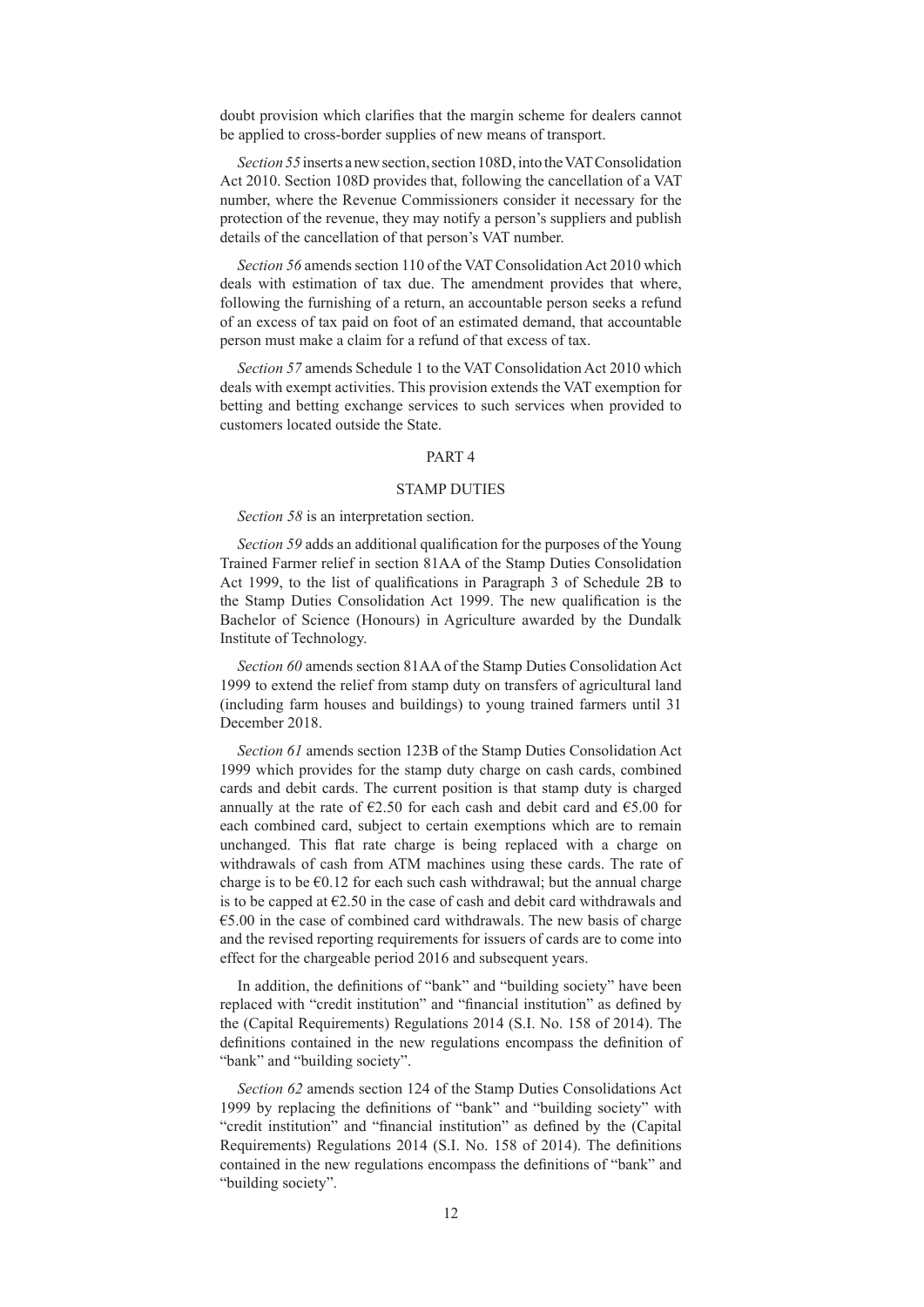### PART 5

### CAPITAL ACQUISITIONS TAX

*Section 63* is an interpretation section. It provides that, in Part 5, the Principal Act means the Capital Acquisitions Tax Consolidation Act 2003.

*Section 64* amends Schedule 2 to the Capital Acquisitions Tax Consolidation Act 2003. That Schedule deals with the computation of Capital Acquisitions Tax (CAT). The amendment gives effect to the proposal announced in the Budget statement to increase the Group A taxfree threshold from  $\epsilon$ 225,000 to  $\epsilon$ 280,000.

The amendment applies to gifts and inheritances taken on or after 14 October 2015.

# PART 6

#### MISCELLANEOUS

*Section 65* contains a definition of "Principal Act" (i.e. the Taxes Consolidation Act 1997) for the purposes of Part 6 of the Bill.

*Section 66* provides that Irish shareholders in Standard Life whose forms electing to take B shares in relation to a return of value by the company earlier this year were delayed in the post will be treated as having received a capital payment from the company for tax purposes. The effect of this provision is that Irish shareholders who had elected to take the return of value as a capital payment but who would have been liable to income tax on those payments as a result of postal delays will be liable to capital gains tax rather than income tax on those payments.

*Section 67* inserts a new subsection 3B into section 2 of Part 1 of the Taxes Consolidation Act 1997 following the signing into law of the Marriage Act 2015, to provide for the tax assessment of same-sex married couples.

*Section 68* makes minor amendments to the Mandatory Disclosure regime. Finance Act 2014 made significant amendments to the Mandatory Disclosure regime and this amendment clarifies the timing of certain obligations within that regime. It clarifies that a taxpayer who has not been given a transaction number in respect of a disclosable transaction can avoid a penalty by providing Revenue with certain information in relation to that disclosable transaction by the return filing date (e.g. 31 October 2015 for the Form 11 an individual must file in relation to the 2014 year of assessment). It also clarifies that the timeframe around the obligation which a marketer of a disclosable transaction has, which was expressed in days, should be calculated by reference to working days.

*Section 69* amends section 886 of the Taxes Consolidation Act 1997, to require a person, who has an obligation, either on their own behalf or on behalf of another person, to maintain books or records in respect of a trade, profession or other activity, to retain such books or records for a period of five years after the date of cessation of the trade, profession or other activity.

*Section 70* amends Part 38 of the Taxes Consolidation Act 1997 in relation to the automatic reporting and exchange of financial information. The section confirms the transposition of the revised Directive on Administrative Cooperation (known as "DAC 2") into Irish law. DAC 2 implements the OECD's Common Reporting Standard (the "CRS") into European law and imposes an obligation on financial institutions to carry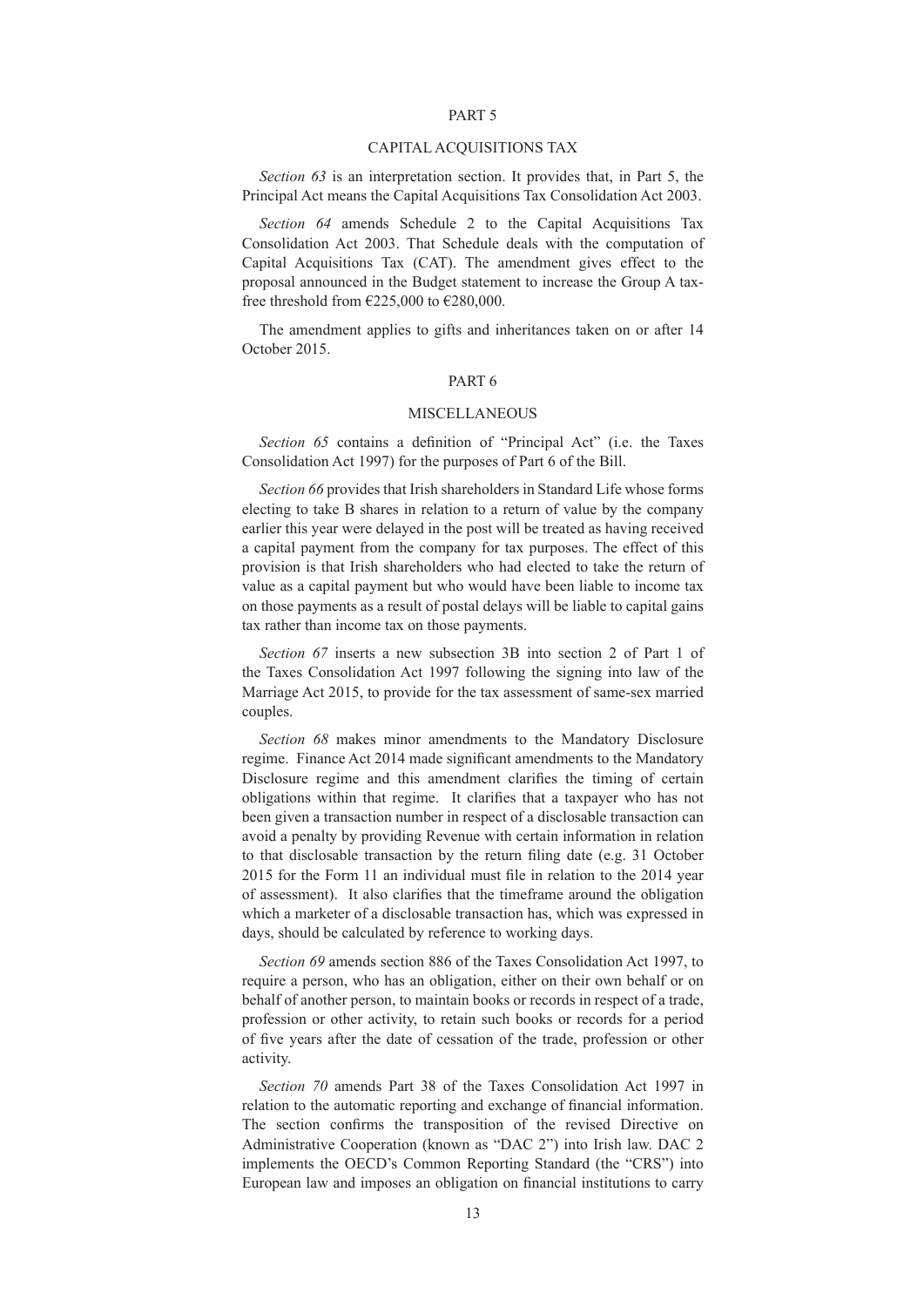out due diligence to identify non-resident account holders and report such data to the Revenue Commissioners.

The amendment also provides for the repeal of the provisions of the EU Savings Directive, as this will be replaced by the CRS and DAC 2, and for the related commencement provisions.

*Section 71* makes a series of amendments to Chapter 4 of Part 38 of the Taxes Consolidation Act 1997, which is concerned with Revenue powers. In particular, this Chapter provides the Revenue Commissioners with the power to seek records and documents from taxpayers and other third parties, including financial institutions.

The specific changes provided for in this section are as follows:

*Section 902,* which enables the Revenue Commissioners to seek information from a third party (other than a financial institution) about a known taxpayer, is amended to also include a taxpayer whose identity is not known at that time, but who is capable of being identified by other means.

*Section 902A,* which enables the Revenue Commissioners to seek a High Court order requiring a third party (other than a financial institution) to provide information about a taxpayer, is amended to allow the Revenue Commissioners to request the Court to direct that the existence of the disclosure order is not made known to the taxpayer. Where such a request is made to the Court, the Revenue Commissioners must have reasonable grounds for suspecting that the disclosure of the order would lead to serious prejudice to the proper assessment or collection of the tax.

*Section 906A,* which enables the Revenue Commissioners to seek information from a financial institution about a known taxpayer, is amended to also include a taxpayer whose identity is not known at that time, but who is capable of being identified by other means. This is analogous to the amendment made to section 902 as respects other third parties.

*Section 908,* which enables the Revenue Commissioners to seek a High Court order requiring a financial institution to provide information about a taxpayer, is amended to allow the Revenue Commissioners to request the Court to direct that the existence of the disclosure order is not made known to the taxpayer. Where such a request is made to the Court, the Revenue Commissioners must have reasonable grounds for suspecting that the disclosure of the order would lead to serious prejudice to the proper assessment or collection of the tax. This is analogous to the amendment made to section 902A for other third parties.

*Section 912A,* which extends the Revenue Commissioners' powers to obtain taxpayer information from various sources where foreign tax is at issue, is amended to now include the powers provided in section 907A. This means that the power to apply to the Appeal Commissioners for their consent to seek taxpayer information from a third party (where that third party name was provided by a financial institution) is now extended to cover foreign tax. This situation may arise where such information is sought from the Revenue Commissioners by a foreign tax authority under existing legal arrangements, for example, a double taxation agreement.

These changes come into effect on the date of publication of the Finance Bill 2015.

*Section 72* amends section 888 of the Taxes Consolidation Act 1997 (i) to require a property agent to include in a return of information the tax reference number of each property owner and the Local Property Tax (LPT) number in respect of each residential property, and (ii) to require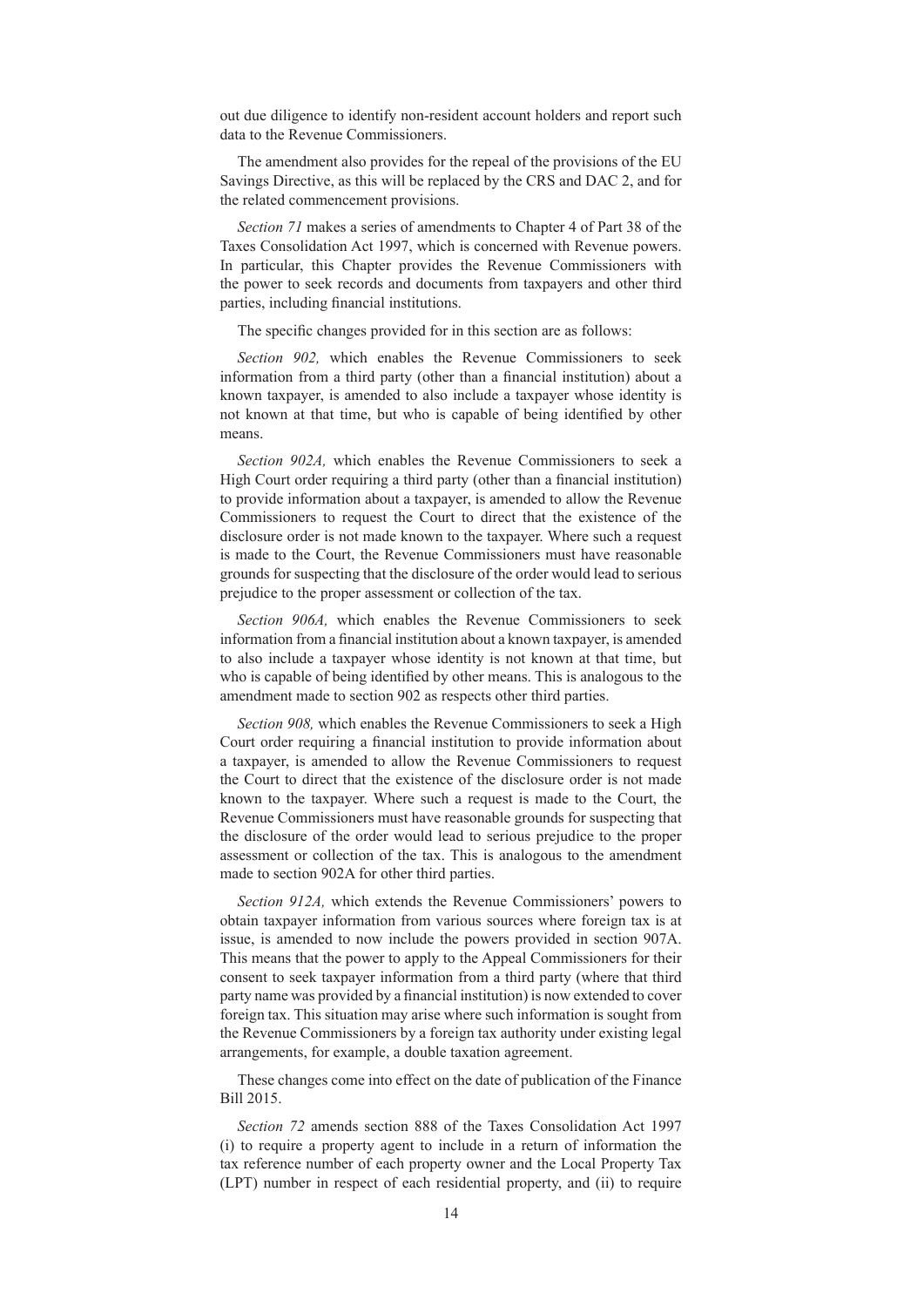Government bodies paying rent or rent supplement to include in the return of information the LPT number in respect of each residential property.

*Section 73* makes a minor amendment to section 960B of the Taxes Consolidation Act 1997 which is concerned with the nomination of officers to discharge certain functions authorised to be discharged by the Collector-General. The current amendment extends the power to nominate officers in circumstances where it is the Revenue Commissioners, rather than the Collector-General, who are authorised to discharge the functions.

*Section 74* amends section 1077E of the Taxes Consolidation Act 1997, which is concerned with penalties for deliberately or carelessly making incorrect returns. Currently the penalty is computed as a percentage of the tax which has been saved because of the incorrect return. This change applies a similar computation where an excessive claim has been made by the taxpayer in such a return.

*Section 75* amends section 826 of the Taxes Consolidation Act 1997 to enable arrangements to be entered into with a non-governmental representative authority for the purpose of preventing double taxation and providing for the exchange of information and, where necessary, for the recovery of tax. Such arrangements will have the force of law in Ireland once an Order approved by Dáil Ėireann has been made and the Oireachtas enacts legislation that makes the Order part of Irish law.

*Section 76* amends Part 1 and Part 3 of Schedule 24A to the Taxes Consolidation Act 1997. This Schedule lists all international tax agreements entered into by Ireland. Part 1 lists all the existing Double Taxation Agreements. Part 3 lists all the existing Tax Information Exchange Agreements.

Part 1 is amended by adding Ethiopia to the list of countries with which the State has entered into a Double Taxation Agreement. Part 1 is further amended by substituting the paragraphs in respect of Double Taxation Agreements with Pakistan, the Republic of Zambia and the Federal Republic of Germany in order to add new Double Taxation Agreements with Pakistan and the Republic of Zambia and a new Protocol which the State has entered into with the Federal Republic of Germany.

Part 3 is amended by adding the Argentine Republic, the Commonwealth of The Bahamas and Saint Christopher (Saint Kitts) and Nevis to the list of countries\territories with which the State has entered into a Tax Information Exchange Agreement.

The amendments to Schedule 24A will have effect from the passing of the Act and are the final step in the legislative and ratification procedure which will ensure that these Agreements will have the force of law.

*Section 77* provides that the Minister for Finance may pay a grant in respect of fuel costs to beneficiaries of the Disabled Drivers and Disabled Passengers (Tax Concession) Scheme. It also provides that the Minister for Finance may make regulations to provide for the grant, and the principles and policies to which the Minister shall have regard when making regulations.

*Section 78* provides for an offence and penalties for furnishing false or misleading information for the purpose of receiving the fuel grant.

*Section 79* amends the Taxes Consolidation Act 1997 by inserting a section exempting the fuel grant from income tax, USC and PRSI.

*Section 80* amends section 92 of the Finance Act 1989 to delete the reference to now defunct repayment of excise duty on hydrocarbon oil used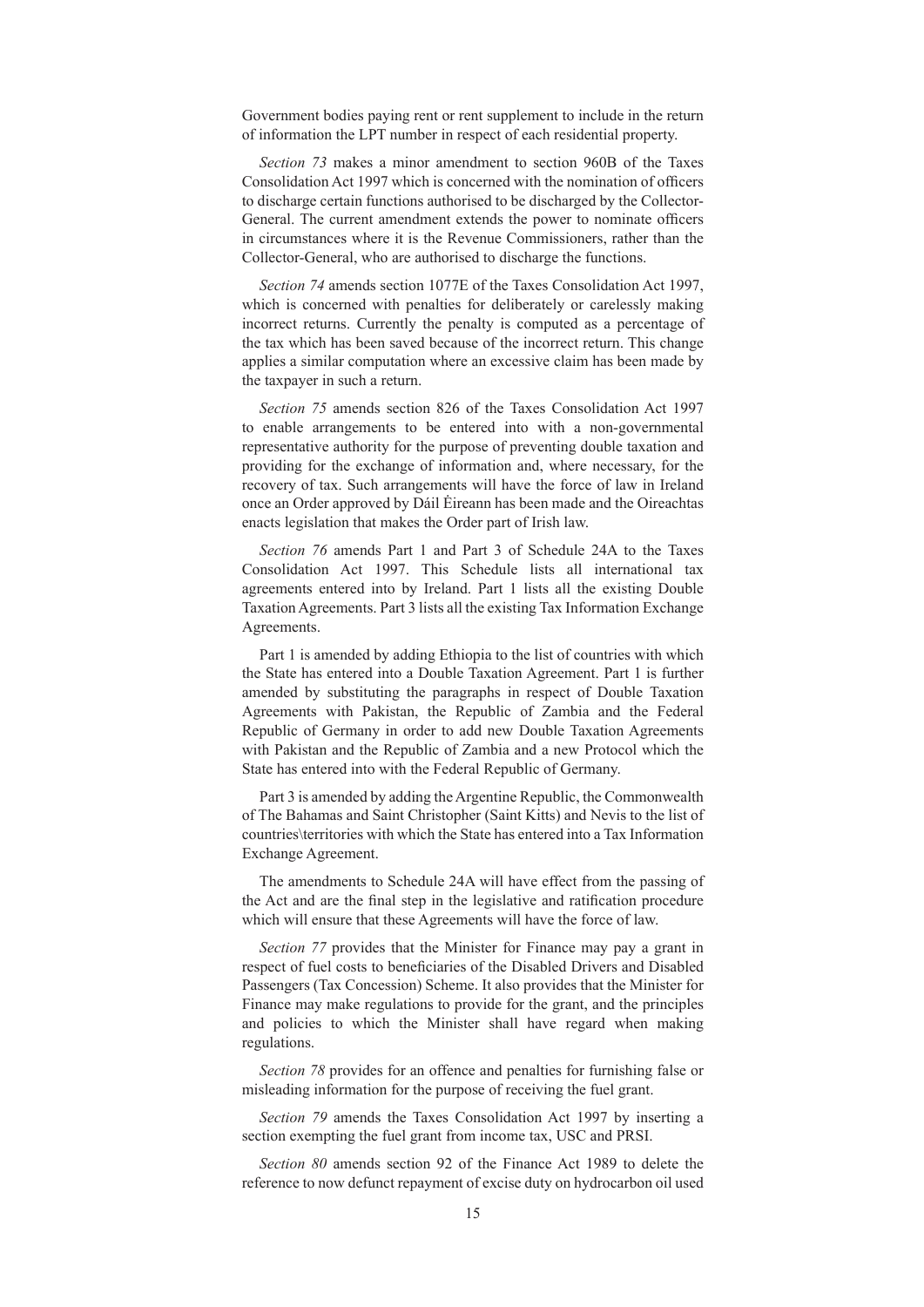by persons who qualify for the Disabled Drivers and Disabled Passengers (Tax Concession) Scheme.

*Section 81* inserts a new section 192E into the Taxes Consolidation Act 1997 and provides that the Water Conservation Grant will be exempt from Income Tax and USC.

*Section 82* updates the Taxes Consolidation Act 1997 (TCA) to reflect the new authorisation regime for credit institutions under section 9A of the Central Bank Act 1971 (as inserted by the Central Bank (Supervision and Enforcement) Act 2013). The Central Bank Act 1971 provides the statutory basis for the licencing regime for credit institutions in Ireland. Section 9A of that Act provides an authorisation regime for credit institutions authorised outside the European Economic Area (EEA) to operate a branch in Ireland.

*Section 82* also updates the relevant sections of the TCA to include credit institutions in EEA states which hold a similar authorisation or licence to a section 9 licence.

*Section 83* relates to the National Treasury Management Agency's (NTMA) responsibilities for issuing and disposing of bonds and will improve operational efficiency by removing the requirement to use the Post Office Savings Bank Fund for the purchase and cancellation of bonds.

*Section 84* provides for technical amendments to the Taxes Consolidation Act 1997. The amendments for the most part involve the correction (through deletion, amendment or insertion of text) of incorrect references and minor drafting errors. The amendments will have effect from the passing of the Finance Act 2015.

*Section 85* deals with the "care and management" of taxes and duties.

*Section 86* contains provisions relating to the short title, construction and commencement of the Bill.

*An Roinn Airgeadais*

Deireadh Fomhair, 2015.

Wt. —. 1414. 10/15. Essentra. (54963). Gr. 30-15.